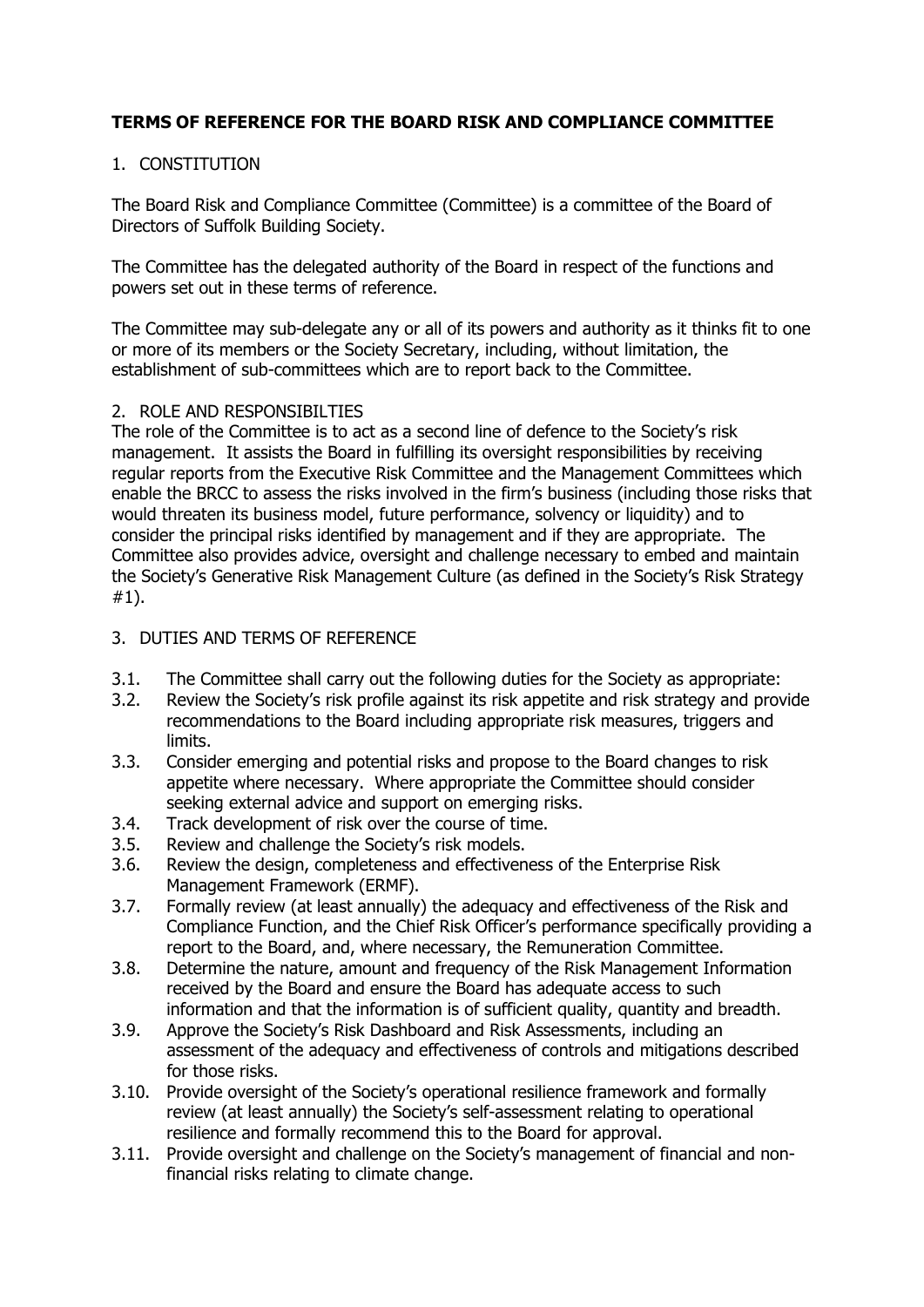- 3.12. Challenge the Society's Corporate Plan, Strategy and material changes to those plans and strategies ensuring the impact of such changes on the risk profile of the Society has been fully considered. Where appropriate recommend to the Board where Risk Appetite may need to change to deliver those plans.
- 3.13. Review the Internal Capital Adequacy Assessment Process (ICAAP), Reverse Stress Testing (RST), Recovery & Resolution Plan (RRP) and Internal Liquidity Adequacy Assessment Process (ILAAP) annually and recommend to the Board for approval.
- 3.14. Provide oversight and review the stress testing framework for use within the ICAAP, ILAAP, RRP and Corporate Plan.
- 3.15. Review results of stress testing and reverse stress testing and continually develop the tests so they remain proportionate to the Society.
- 3.16. Review and monitor Executive response to any risk mitigation plans requested by the Financial Conduct Authority or Prudential Regulation Authority.
- 3.17. Provide input to the Remuneration Committee on the risk weightings to be applied to performance objectives incorporated in executive remuneration taking into account risks including capital, liquidity, earnings.
- 3.18. Advise the Remuneration Committee on the Committee's view of the Executive's risk attitude and culture, which should be taken into account when determining the performance of the Executive.
- 3.19. Where requested by the Board, the Committee shall provide a report of its activities and the Society's risk management and strategy for inclusion in the Society's Annual Report and Accounts.
- 3.20. Ensuring the pricing of liabilities (including savings products) and assets (including mortgages) takes into account the Society's business model, corporate plan and risk strategy.
- 3.21. The BRCC should give due consideration to any advice received from the Audit Committee on the effectiveness of the Society's control framework in place to mitigate risks to within Board approved risk appetite.

### 4. COMPLIANCE DUTIES

The Committee shall:

- 4.1. Review the Society's compliance reports and monitor the resultant agreed action.<br>4.2. Keep under review the adeguacy and effectiveness of the Society's compliance
- Keep under review the adequacy and effectiveness of the Society's compliance function including;
- 4.3. Organisation structure and reporting lines for effectiveness in maintaining independence; and
- 4.4. Ensuring no unjustified restrictions or limitations are made on the function.

# 5. MEMBERSHIP<br>5.1. The Comr

- 5.1. The Committee shall comprise of all the Society's Non-Executive Directors.
- 5.2. The Chairman of the Board shall not chair the Committee.
- 5.3. The Board shall appoint the Chairman of the Committee. In the absence of the Committee Chairman and/or an appointed deputy, the remaining members present at a meeting shall elect one of their number present to chair the meeting.
- 5.4. The Committee Chairman shall review membership of the Committee annually as part of the annual performance evaluation of the Committee and ensure Committee members have appropriate knowledge, skills and experience to fully understand, assess and monitor the Society's risk strategy, risk appetite and risk profile on behalf of the Board. The Chairman should also consider whether BRCC Board Members have sufficient time and resources to deliver their responsibilities.
- 5.5. The Society Secretary, or his or her nominee, shall act as the secretary of the Committee and provide all necessary support to the Committee, including the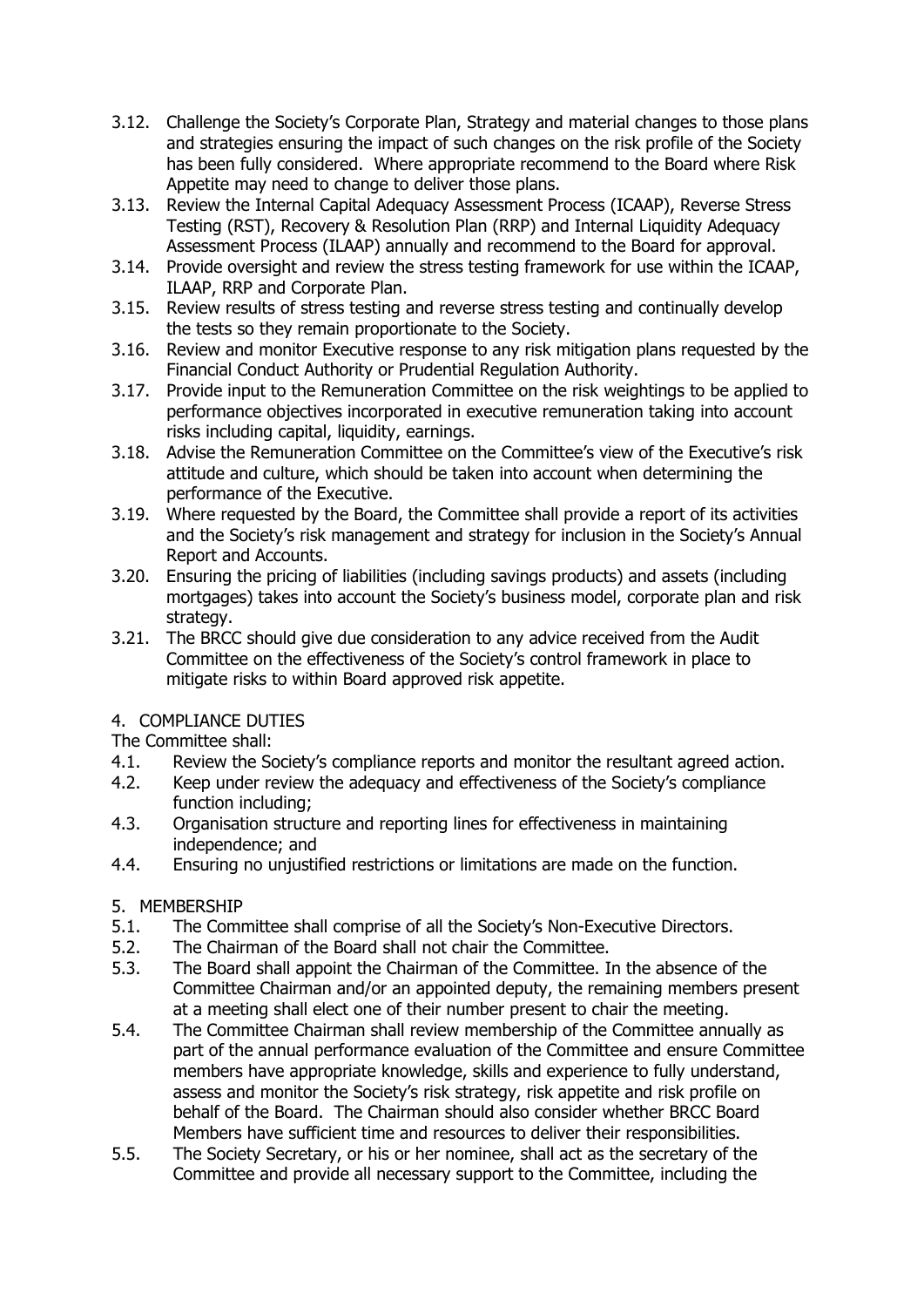recording of Committee minutes and that the Committee receives information and papers in a timely manner to enable full and proper consideration of the relevant issues.

- 6. QUORUM
- 6.1. The quorum necessary for the transaction of business at a Committee meeting shall be three Non-Executive Directors, present in person or by audio or video conference.
- 6.2. A duly convened Committee meeting at which a quorum is present shall be competent to exercise all or any of the authorities, powers and discretions vested in or exercisable by the Committee.

# 7. ATTENDANCE AT MEETINGS<br>7.1. The Committee shall mee

- The Committee shall meet at least four times a year.
- 7.2. Outside of the formal meeting programme, the Committee Chairman shall maintain a dialogue with key individuals involved in the Society's risk management governance.
- 7.3. Only Committee members have the right to attend and vote at Committee meetings. However, the Chief Executive, Chief Financial Officer, the Chief Operating Officer, Chief of Staff and Chief Commercial Officer shall be invited to attend and address meetings of the Committee on a regular basis and other non-members may be invited to attend all or part of any meetings as and when appropriate and necessary.
- 7.4. The Secretary of the Committee shall ascertain, at the beginning of each meeting, the existence of any conflicts of interest and minute them accordingly.
- 7.5. Meetings of the Committee may be conducted when the members are physically present together or in the form of either video or audio conferences.

# 8. NOTICE OF MEETINGS<br>8.1. Meetings of the Co

- Meetings of the Committee shall be called by the Secretary of the Committee at the request of any of its members.
- 8.2. Unless otherwise agreed, notice of each meeting confirming the venue, time and date, together with an agenda of items to be discussed and relevant papers, shall be forwarded to each member of the Committee, any other person required to attend and all other non-executive directors, no later than three working days before the date of the meeting.

### 9. VOTING ARRANGEMENTS

- 9.1. Each Committee member shall have one vote which may be cast on matters considered at the meeting. Votes can only be cast by members attending a Committee meeting (whether in person or by audio or video conference).
- 9.2. If a matter that is considered by the Committee is one where a Committee member, either directly or indirectly has a personal interest, that member shall not be permitted to vote at the meeting.
- 9.3. Except where he or she has a personal interest, the Committee Chairman shall have a casting vote.
- 9.4. The Committee Chairman may ask any attendees of a Committee meeting to leave the meeting to allow discussions of matters relating to them.

### 10. MINUTES OF MEETINGS

The Society Secretary (or his or her nominee) shall minute the proceedings and resolutions of all Committee meetings, including the names of those present and in attendance. A